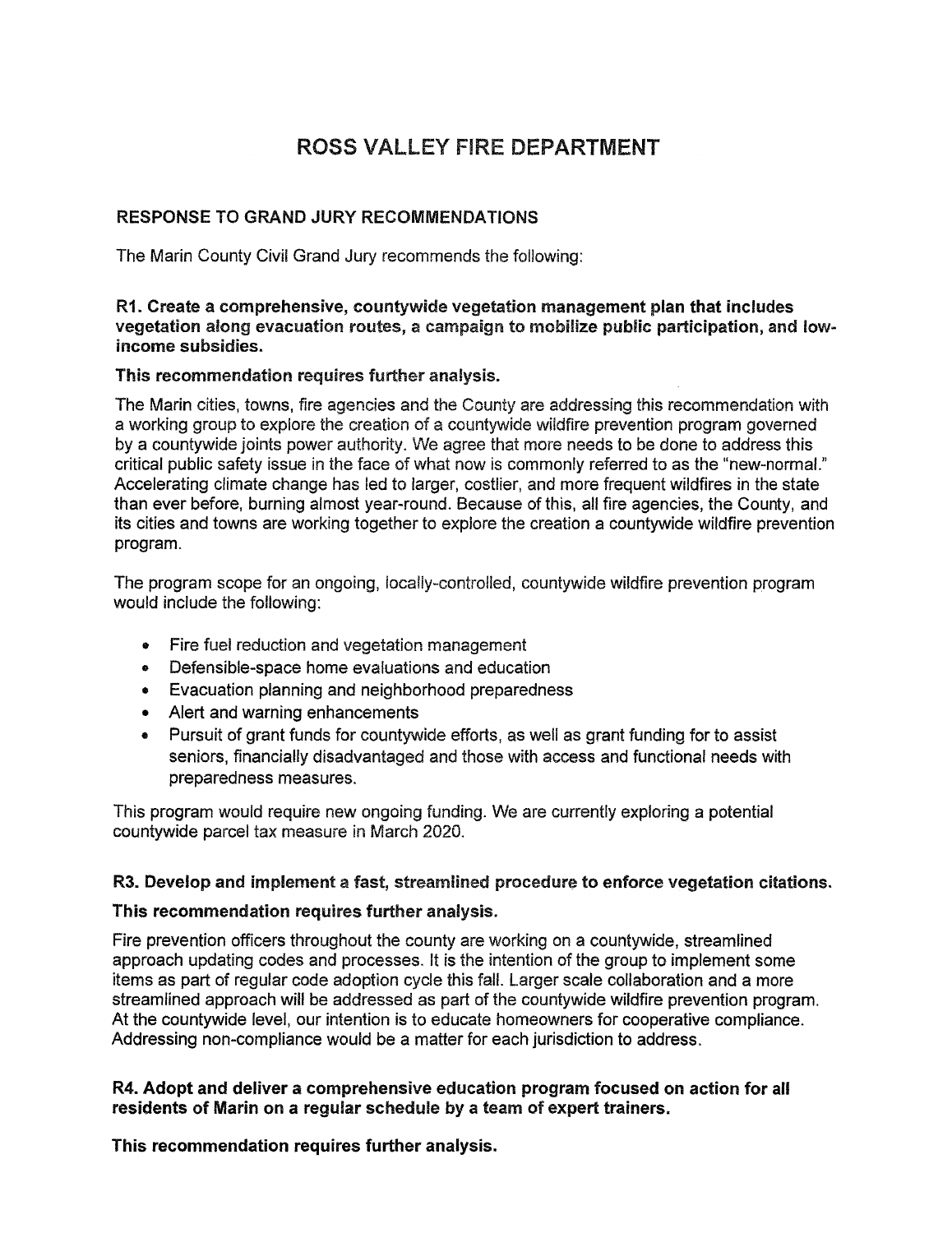A countywide wildfire prevention program would include a comprehensive education program for all residents. Although agencies have made efforts to educate the public, without additional resources to enhance existing efforts, we believe these efforts will continue to be insufficient and not consistent throughout the County.

#### R5. Promote the creation of Firewise Communities in every neighborhood by all local jurisdictions.

#### This recommendation has already been implemented.

As the Grand Jury report points out, Marin currently has over 30 Firewise neighborhoods. With the creation of a countywide wildfire prevention program, our current efforts can be substantially enhanced and expanded throughout the County.

R6. Employ individuals with skills in public speaking, teaching, curriculum design, graphics, web design, advertising, community organization, community relations, and diplomacy to educate the public.

#### This recommendation has already been implemented

We currently have very articulate fire professionals and FIRESafe Marin educating the public. However, we recognize more needs to be done and this work may not need to be done by our firefighters, who often have competing response priorities.

# R7. Collect Marin residents' information and add it to Alert Marin and Nixle databases to make them opt-out systems.

#### This recommendation requires further analysis.

This recommendation would require changes in State law. We will work with legislators to support bills like SB 46 (Hueso; 2019), which would allow local governments to enter into agreements to access resident cell phone contact information for enrolling county residents in a county-operated public emergency warning system.

We are also pursuing newly available authority to cooperate with utility companies to obtain customer data for these purposes, but state legislation would be needed to obtain cell phone contact information.

# R8. Expand the use of sirens with LRADs.

#### This recommendation requires further analysis.

Sirens and LRAD's have limited reach and ability to be heard inside a building. Local testing has provided mixed results based on topography and other competing outdoor existing noise. This type of system does have valuable application in some areas within the County. For those communities for which these logistical challenges can be overcome, there is considerable appeal for technology such as LRAD's, which carry a more specific message than sirens. To be effective, sirens require communitywide understanding of their meaning and what is expected of residents when they are sounded.

# R9. Research, develop, and publish plans for the mass movement of populations along designated evacuation routes.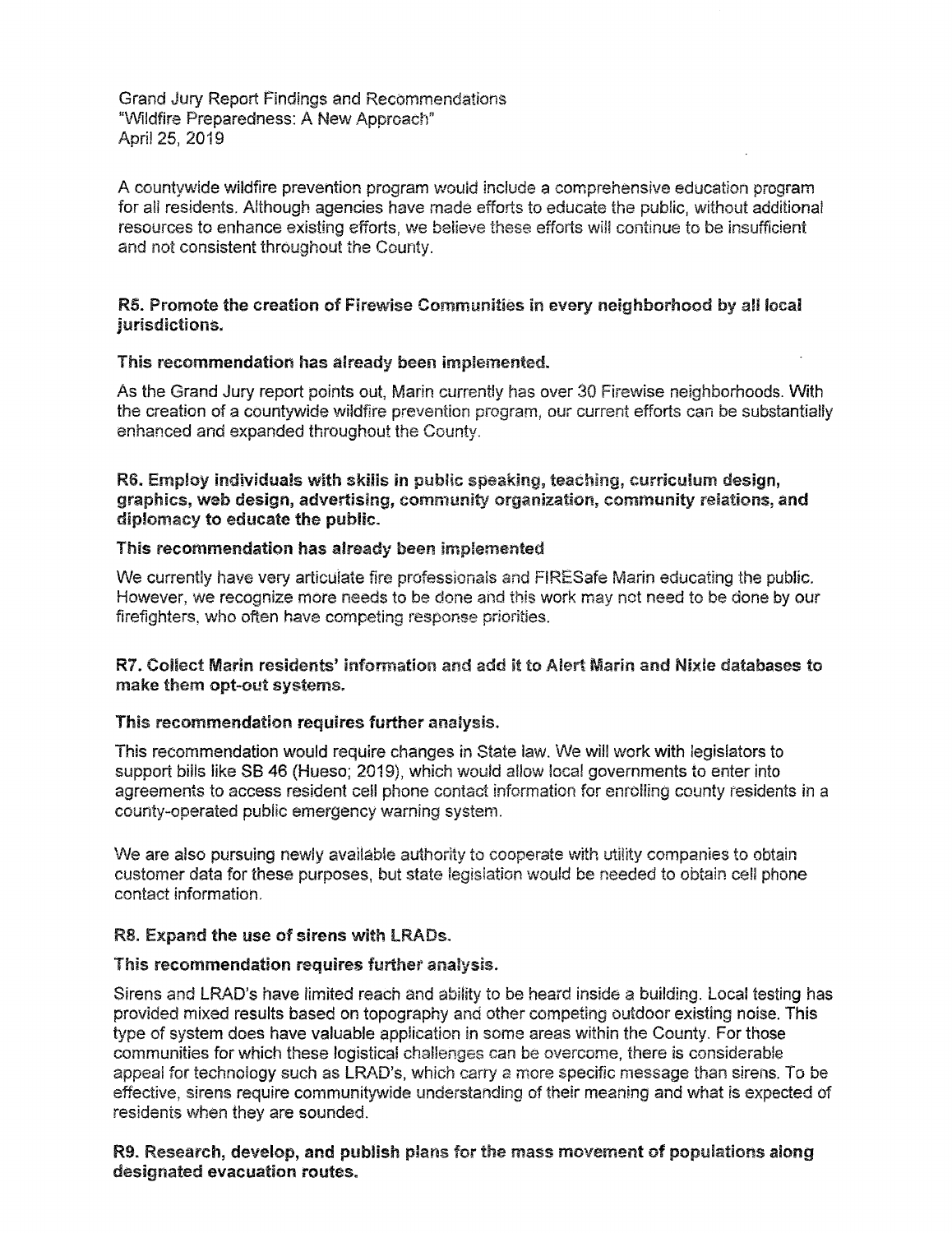#### **This recommendation requires further analysis.**

**Large** scale evacuation planning needs to identify which corridors would benefit the most from contra-flow and traffic-light sequencing. The use of experts in this field should be engaged. Coordination with public works agencies and additional funding from a countywide wildfire prevention initiative will be a critical component to our success.

# **RIO. Give the highest priority to mitigating known choke points and to maximizing the capacity of existing evacuation routes.**

# **This recommendation requires further analysis.**

**Large** scale evacuation planning needs to identify "choke points". The use of traffic analysis experts in this field should be engaged. Coordination with public works agencies **and** additional funding from a countywide wildfire prevention initiative will be a critical component to our success.

# **R11. Incorporate and prioritize plans for mass evacuations in all pending and future traffic/road projects along major escape routes.**

# **This recommendation requires further analysis.**

Consideration of mass evacuations is an important element for agencies to add to their assessment of road-related capital projects. However, prioritizing evacuation plans above all other considerations **may lead to** design decisions that impair other important considerations, such as safe use of roads on a daily basis. A balanced lifestyle of each project is required.

#### **R12. Educate, prepare, and drill for evacuations in all communities.**

#### **This recommendation has been implemented.**

Although all Marin Fire agencies have done this work to some extent, a countywide wildfire prevention program would substantially expand efforts to **educate,** prepare and drill for evacuations through Marin.

# **R13. Fully integrate public transit into the MERA communications system without further delay.**

#### **This recommendation requires further analysis.**

The member agencies **of MERA** welcome the addition of transit agencies serving Mann. It will be necessary to analyze how to integrate these agencies.

**R15. Establish in the form of a Joint Powers Authority an umbrella organization for wildfire planning and preparedness (vegetation management, public education, alerts, and evacuation), funded by a 1/4cent sales tax.** 

**This recommendation requires further analysis.**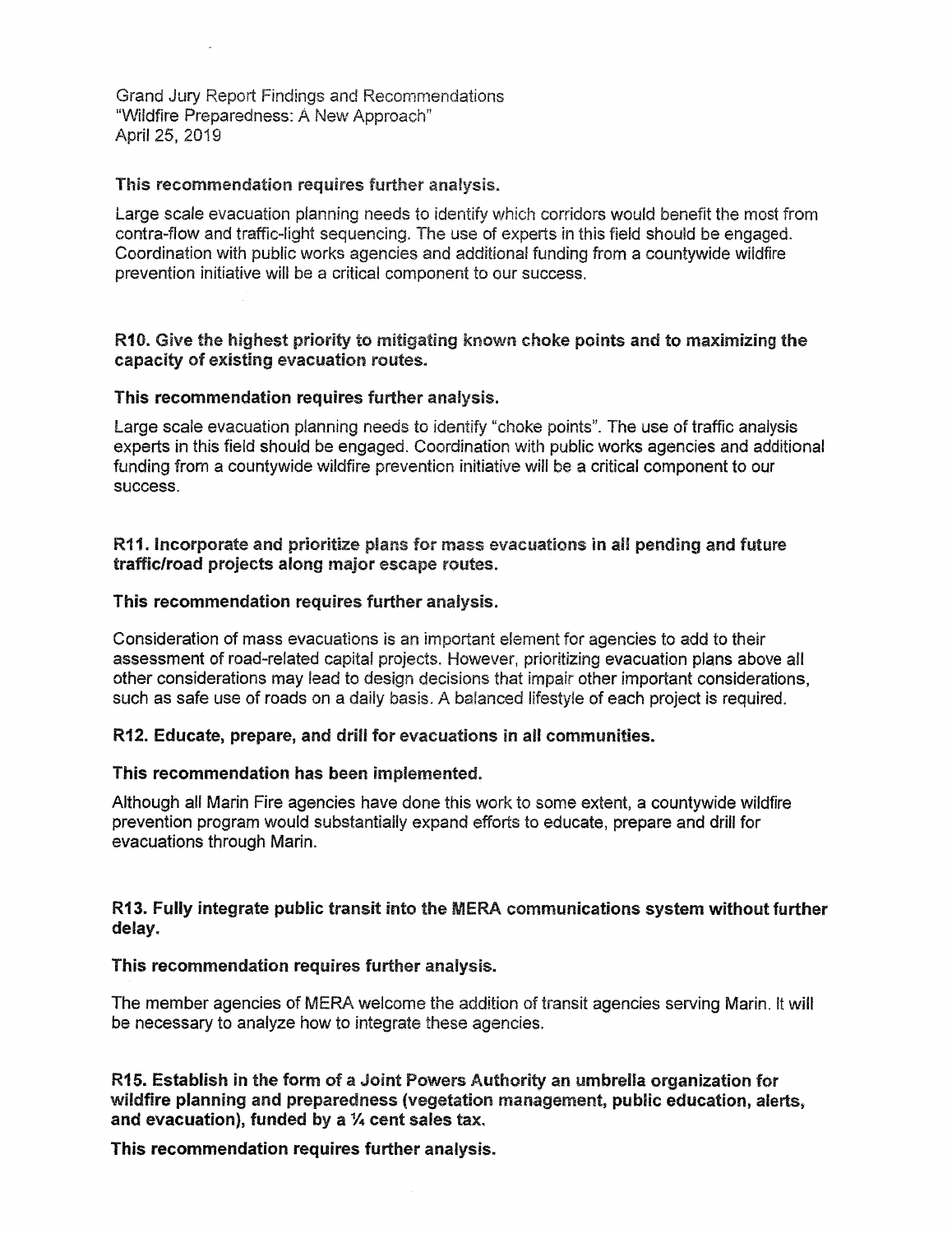The Marin cities, towns, fire agencies and County are addressing this recommendation with a working group to explore the creation of a countywide wildfire prevention program governed by a countywide joints power authority. The program scope for ongoing, locally-controlled, countywide wildfire prevention program would include the following:

- Fire fuel reduction and vegetation management
- Defensible-space home evaluations and education
- Evacuation planning and neighborhood preparedness
- Alert and warning enhancements
- Pursuit of grant funds for countywide efforts, as well as grant funding to assist seniors, financially disadvantaged and those with access and functional needs with preparedness measures.

This program would require new, ongoing funding. We are currently exploring a potential countywide parcel tax measure in March 2020.

In addition, we believe the Grand Jury's recommendation may have been based on their assumption that "each jurisdiction would have to pass exactly the same parcel tax measure for the same amount at the same time." It is worth noting that, based on the support of agencies that are responsible for fire suppression, it is allowable for the Board of Supervisors to place a single, countywide parcel tax measure on the ballot. A recent example is Measure A on the November 4, 2014 countywide ballot, which implemented a countywide parcel tax for the Marin Emergency Radio Authority (MERA). Therefore, the results of a countywide measure would require a two-thirds support countywide, but would not require two-third support in each jurisdiction.